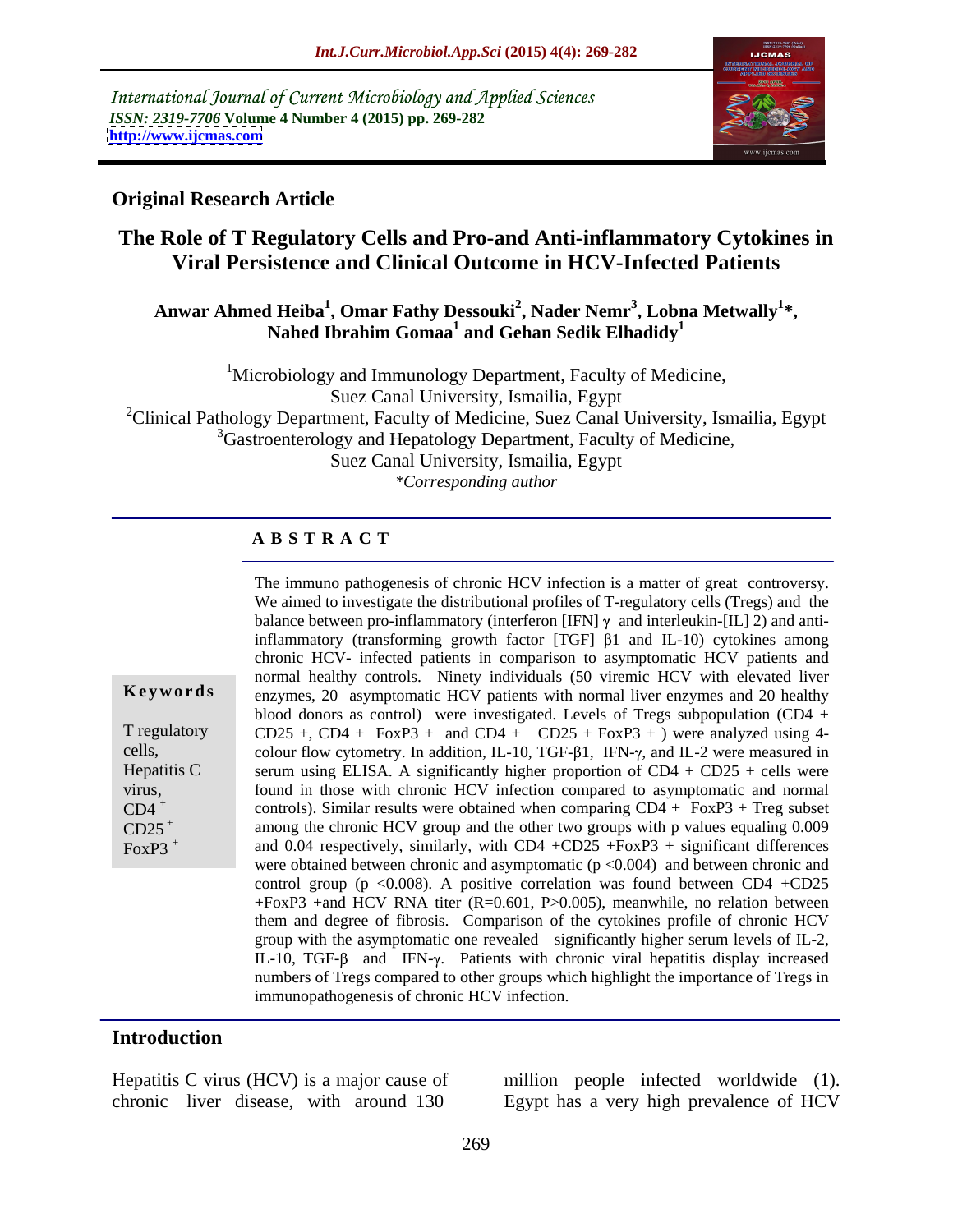and a high morbidity and mortality from donors are anti-HCV positive. The strong

in the majority  $(\sim 80\%)$  of cases, resulting in inadequate immune response, causing a fibrotic liver disease which progresses persistent viral infection. However, the these chronic HCV cases, making HCV

The mechanisms of HCV persistence are not that HCV may evade the immune response

steadily increasing interest in Tregs. Several others have a predominantly anti-In the CD4+ Treg-cell compartment, detailed analysis led to identification of the interleukin (IL)-10-producing Treg- cell In this study, we aimed to investigate the type 1 (Tr1)(8), transforming growth factor (TGF) -  $\beta$  secreting T-helper cell type 3 balance between pro-inflammatory (IFN- $\gamma$ (Th3) (9) and a subpopulation of 'naturally and IL -2) and anti-inflammatory (TGF  $\beta$ 1 occurring' Tregs that exert their suppressive and IL-10) cytokines in different stages of function in vitro in a contact-dependent chronic HCV infection compared to normal manner and preferentially express high levels of CD25 and the forkhead and winged-helix family transcription forkhead box P3 (FOXP3) Tregs.

chronic liver disease, cirrhosis, and hepatocellular carcinoma (1-3). patients with chronic viral hepatitis display Approximately 20% of Egyptian blood increased numbers of Tregs (both natural homogeneity of HCV subtypes found in or liver (12-14), which in turn exert a Egypt (mostly 4a) suggests an epidemic suppressive function against specific HCV spread of HCV (2, 3).  $\qquad \qquad$  effector clones in vitro (10-13). Thus, it has HCV establishes a persistent liver infection during viral hepatitis may contribute to an a fibrotic liver disease which progresses persistent viral infection. However, the over several decades. Liver cirrhosis and precise role of Tregs in the pathogenesis of hepatocellular carcinoma occur in ~25% of chronic hepatitis is the subject of intense infection the main cause of chronic liver Tregs suppress the function and the disease and the single largest indication for expansion of virus-specific T effector cells liver transplantation (4). ex vivo, irrespective of the patients having Accumulating evidence indicates that and inducible) in peripheral blood (10, 11) been suggested that the expansion of Tregs inadequate immune response, chronic hepatitis is the subject of intense debate, since it has been demonstrated that chronic or resolved virus infection (14, 15).

well known. However, it has been postulated Recently Langhans et al. have suggested that or impart a specific tolerance to it to ensure level where in both HCV viral persistence and its survival through mechanisms such as, but liver inflammation (16). While some not exclusive to, viral escape (5), T-cell cytokines may exert a pro-inflammatory anergy, and induction of regulatory T cells activity, such as interleukin  $(IL)-1$  ( $\alpha$  and (Tregs) (6).  $\beta$ ), interferon (IFN)- $\alpha$ , IL-8, tumor necrosis In the past 10 years, there has been a T-cells towards a Th-1 type immunity (16), subtypes of Tregs have been defined, each inflammatory activity, as is the case for IL with a distinct phenotype, cytokine- 4, IL-6 and IL-10, which are involved in Thproduction profile and mechanism of action 2 immunity, and very recent research for suppressing immune responses. Some of eludicates the importance of FoxP3+ Tregs these Tregs are CD8+ (7) others are CD4+. in disease progression in the inflamed liver T- cell immunoregulatory cytokines play a factor (TNF)- $\alpha$  and IL-2, which can prime others have a predominantly anti-(17).

> distributional profiles of Tregs and the control individuals.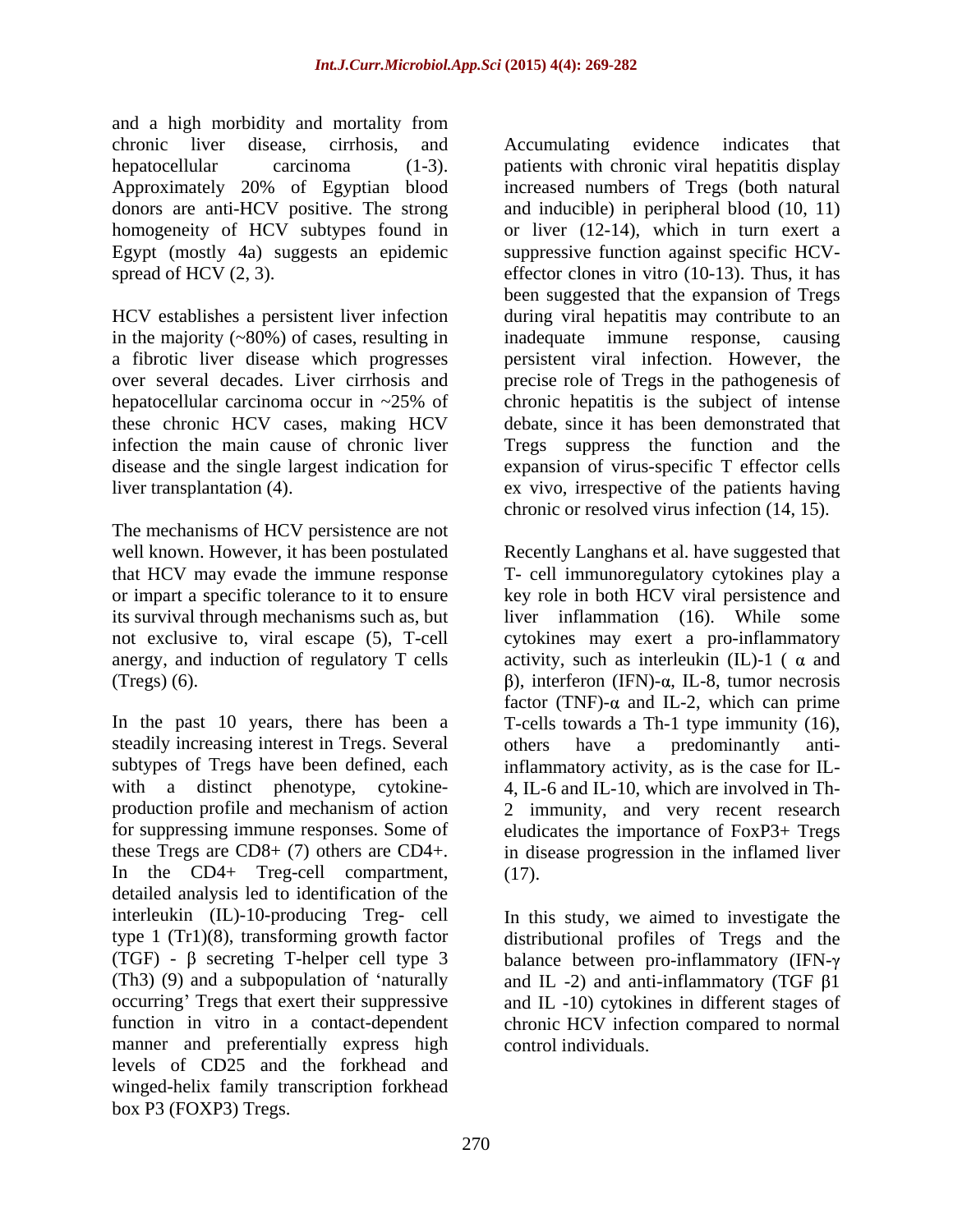A descriptive study was conducted on individuals attending the Gastroenterology<br>and Hepatology Unit at the Suez Canal included 50 chronic HCV patients with the following inclusion criteria: (i) an age between 18-60 years, (ii) a confirmed HCV a positive qualitative and quantitative PCR for HCV-RNA, (iv) a 1.5-4.00 fold increase in serum alanine aminotransferase (ALT) and (v) a liver biopsy confirming chronic **Clinical laboratory analysis**: Serum

qualitative and quantitative PCR for HCV- RNA, (iv) normal serum ALT. The third

Patients with any other hepatic diseases, previous immunosuppressive or interferon

**Subjects and Methods Sample and tissue collection:** After **Study population** examination, five ml of peripheral blood and Hepatology Unit at the Suez Canal for immunophenotyping, and 3 ml in plain University Hospital. The study population tube for enzymatic assay, cytokines assay included a total of 90 individuals that were and HCV load estimation. Flow cytometry divided into 3 groups. The first group was performed on the same day of the infection (by a third-generation ELISA), (iii) liver biopsies were obtained percutaneously obtaining a detailed history and clinical (PB) were drawn from the patients and control subjects. Each blood sample was divided into two tubes, 2 ml in EDTA tube arrival of the specimens, while the serum from the other tube was separated and kept at -20 0C until the time for the test. Needle from the patients with approved chronic HCV on a later session.

hepatitis, graded and staged according to transaminases levels were measured by Metavir with fibrosis or cirrhosis. using a Modular Analytics instrument The second group included 20 HCV USA). Quantification of HCV-RNA was patients with the following inclusion measured with an Amplicor HCV Monitor criteria: (i) an age between 18-60 years, (ii) (Roche Diagnostic Systems, Mannheim, a confirmed HCV infection (by a third-<br>Germany) according to the manufacturer's generation ELISA), (iii) a negative instructions at a lower detection limit of 50 **Clinical laboratory analysis**: Serum (Roche, Diagnostics, Indianapolis, IN, IU/mL.

(control) group included 20 healthy blood **Histological evaluation**: Biopsy specimens donors with normal liver enzymes and were taken from the chronic HCV group and negative for HCV antibodies. The last group were fixed in 10% formalin and sent to was recruited from Suez Canal University pathology laboratory. The specimens were Hospital Blood Bank. Ethical approval to graded and staged according to Metavir perform the study was obtained from the scoring system (22). The grade gives an ethics committee in the Faculty of Medicine, indication of the activity or amount of Suez Canal University and the management inflammation and the stage represents the board of the hospital. All the included amount of fibrosis or scarring. The grade is patients consented to the collection of assigned a number based on the degree of specimens before the study was initiated. inflammation, which is usually scored from previous immunosuppressive or interferon score is also assigned a number from 0-4: 0 treatment, or concurrent malignant disease  $\qquad$  = no scarring, 1=minimal scarring, 2 = were excluded. Table 1 summarizes the scarring has occurred and extends outside main characteristics of the study population. the areas in the liver that contains blood 0-4 with 0 being no activity and 3 or 4 considered severe activity. The fibrosis vessels, 3=bridging fibrosis is spreading and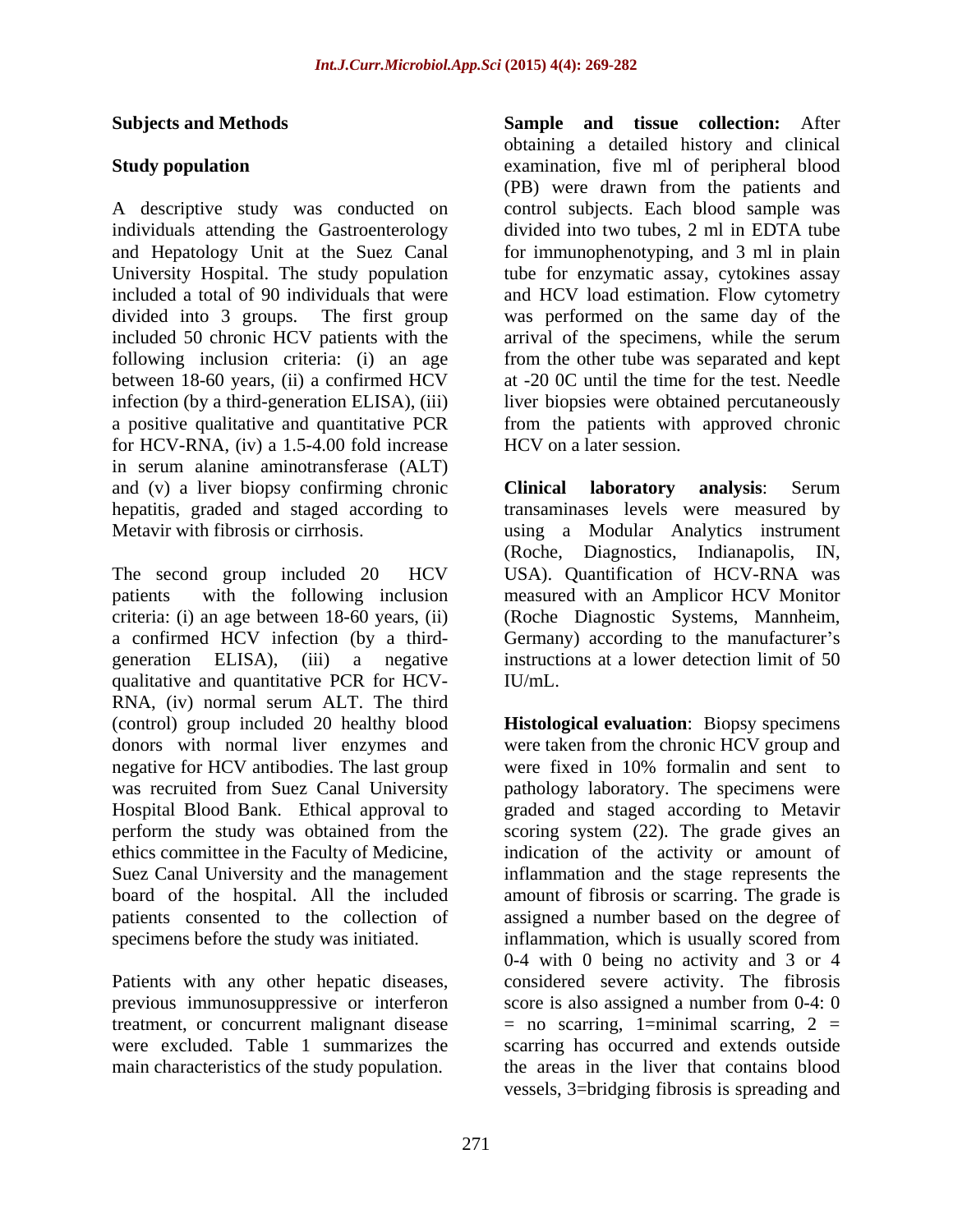connecting to other areas that contain **Statistical analysis** fibrosis, 4=cirrhosis or advanced scarring of

**Flow cytometry:** Two ml of whole blood were collected in EDTA vacutainer tubes. Treg subsets were identified from CD4+ T- cases and controls were assessed by Chi cells according to their expression of CD25 square test or Fisher's exact test, when and Foxp3. The following markers were appropriate. Continuous and ordinal data used: anti-CD3 FITC conjugated were compared by MannWhitney rank sum monoclonal antibodies, anti-CD4 Percp conjugated monoclonal antibodies, anti- FOXP3 PE conjugated monoclonal The Spearman's rank correlation coefficient antibodies, and anti CD25 APC conjugated monoclonal antibodies (Becton Dickinson continuous variables. A significance level of (BD), Franklin Lakes, NJ, USA). Surface 0.05 was used and all of the p values were staining was done first, for CD3, CD4, and two-sided. All of the analyses were CD25 following the manufacturer's conducted in SPSS version 12 (2002). instructions. Intracellular staining for FOXP3 using the FOXP3 BD kit, followed **Result and Discussion** the surface staining.

Appropriate isotype controls were used. After staining, data acquisition by Accuri C6 (BD Bio-sciences, San José, CA USA) and (TreeStar CA, USA) was performed. and CD4+CD25-FOXP3+. Percentages of  $CD4+ Tregs$  subpopulation are given as the  $two$  (64%) chronic HCV patients were

performed for the cases and blood donor controls using a commercially available enzyme linked immunosorbent assay, The median aspartate aminotransferase

#### **Statistical analysis**

the liver. For descriptive analyses, the means and standard deviations, or the medians med and interquartile ranges, are reported. Comparisons of proportions between the test.

was used to assess correlations between the

## **Result and Discussion**

#### **Characteristics of the cases and controls**

analysis by FlowJo software v.10.0.7 group included 50 HCV patients with Lymphocytes were gated according to their 20 HCV patients assigned as asymptomatic light scatter properties (SSC vs FSC) HCV-infected patients and the third one followed by gating of CD3+CD4+ cells. T-included 20 healthy blood donors serving as reg subtypes were then identified as follows: control. The demographic, biochemical, and CD4+CD25+Foxp3-, CD4+CD25+FOXP3+ histological characteristics of the the three frequency (%) of CD4+ Tregs. males and 18 (36%) were females, with a **Cytokine assay:** A quantitative cases, asymptomatic and control groups did measurement of serum cytokines was not differ significantly with regard to gender A total of 90 individuals divided into three groups were included in this study. The first chronic hepatitis, the second group included study groups were shown in Table I. Thirty two (64%) chronic HCV patients were median age of 44.5 years (range 22-58). The or age.

according to the manufacturer's instructions. (AST) and alanine aminotransferase (ALT) The following cytokines were assessed: IL-<br>levels were 54 IU/L (range 18-87) and 58.5 2 IL-10, IFN- $\gamma$  (R&D Systems Minneapolis, IU/L (range 22-122), respectively with USA) and TGF- $\beta$  (DRG Instruments GmbH, significant difference between chronic HCV Germany). Germany). Survey and asymptomatic one (p<0.05) and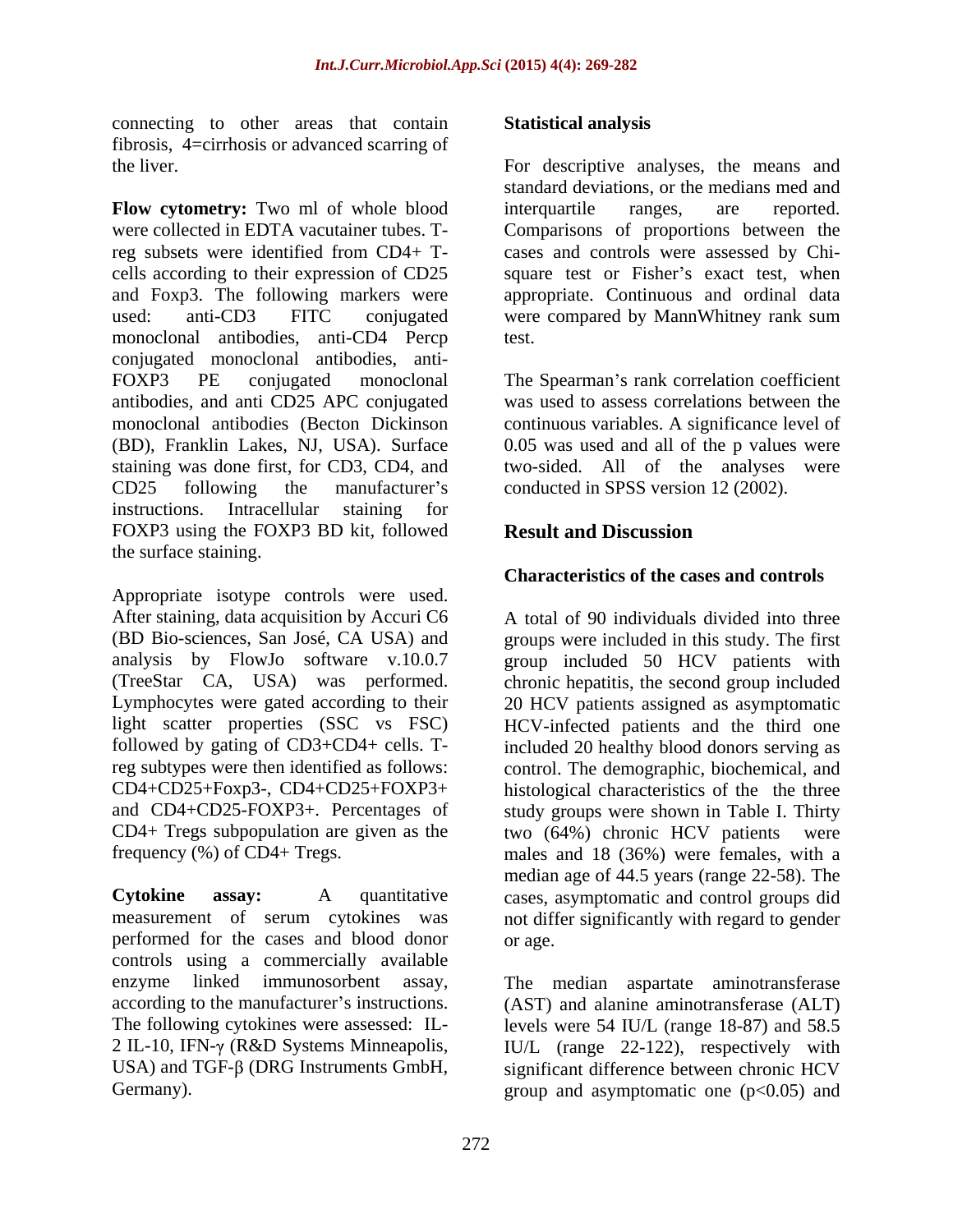chronic HCV group and control one difference was obtained between the  $+$  CD25 + FoxP3 + and HCV RNA titer subsets defined by  $CD4 + CD25+$ ,  $CD4 + CD25+$   $CD4 + CD25+$  FoxP3+ degree o FoxP3+, and CD4+ CD25+ FoxP3+ degree of fibrosis  $(P=0.476)$  (table 4). respectively.

The frequency of  $CD4 + CD25 + cells$  in groups HCV infection was measured in chronic

When comparing  $CD4 + FoxP3 + Treg$ subsets among the 3 study groups, similar

FoxP3 + which were considered by many authors as true Treg cells, significant and asymptomatic ( $p < 0.004$ ) and between the between Treg subsets as well as pro-<br>chronic and control group ( $p < 0.008$ ). inflammatory and anti-inflammatory chronic and control group  $(p \lt 0.008)$ . Meanwhile no significant difference was group with the control one (Fig.1c and

(p<0,05) (Table 1). No significant showed a positive correlation between CD4 asymptomatic HCV patients and the control (R=0.601, P>0.005) (Table 3).Meanwhile, groups. The frequency of different Treg cell there was no significant difference between Analysis of chronic infected patients (n=50) + CD25 + FoxP3 +and HCV RNA titer  $CD25 + FoxP3 + frequency$  and

#### **Cytokine patterns in the three study groups**

infection, asymptomatic infection, and When comparing the cytokine pattern of the normal controls by flow cytometry. A chronic HCV group (group 1) with the significantly higher proportion of CD4 + asymptomatic one (group 2), the chronic CD25 +, cells were found in those with HCV group had significantly higher serum chronic infection (median, 8.5% range 1.06- levels of IL-2 (30.28  $\pm$  3.26 vs. 8.55  $\pm$  2.82 13; mean, 8.08%;  $\pm$  3.18) when compared pg/mL;  $p < 0.01$ ), IL-10 (41.28  $\pm$  8.19 vs. with asymptomatic (median 3.2%, range  $8.6 \pm 2.54$  pg/mL;  $p < 0.01$ ), TGF- $\beta$  (780.8 1.9-5.3, mean  $3.49 \pm 1.08$ , P=.001) and  $\pm 247.77$  vs.  $168 \pm 136.67$  pg/mL; p < 0.01) normal controls ( median 4%, range 2.4-9, and IFN- $\gamma$  (40.9  $\pm$  8.78 vs. 7.1  $\pm$  2.36 mean4.62%  $\pm 1..56$ % P=.02), suggesting a pg/mL; p < 0.01) (table 5). Similar relationship with viral persistence (Table 2; significant results were obtained when Fig. 1a). Additionally, no significant comparing the chronic HCV group with the difference in the frequency of CD4 + CD25 normal control group (table 5). On the other +cells was found in the asymptomatic group hand IL-2 and IL-10 showed no difference when compared with normal controls (Table between the asymptomatic and the control 2).  $\qquad \qquad \text{groups} \text{ while TGF-β and IFN-γ showed}$ significant one ( $p = 0.03$  for TGF- $\beta$  and  $p=0.0001$  for IFN- $\gamma$ ).

results were obtained with significance Among the chronic HCV patients a positive difference between chronic HCV group correlation was found between IL-2, IL-10 compared to the asymptomatic and control and  $TGF-\beta$  and viral load. On the contrary, groups with p values equaling 0.009 and IFN- $\gamma$  showed a negative correlation (R= -0.04 respectively (Fig.1b). 0.581) with viral load (Table 3). No Similarly, when comparing CD4 + CD25 + the tested cytokines and the degree of difference could be demonstrated between fibrosis (Table 4).

differences were obtained between chronic This study was designed to find association observed when comparing asymptomatic chronic HCV infection. For this purpose, we Fig.2).  $CD4 + CD25 + FoxP3 + in blood from two$ between Treg subsets as well as proinflammatory and anti-inflammatory cytokines profile and development of measured  $CD4 + CD25 + CD4 + FoxP3 +$ , groups of patients (chronic HCV and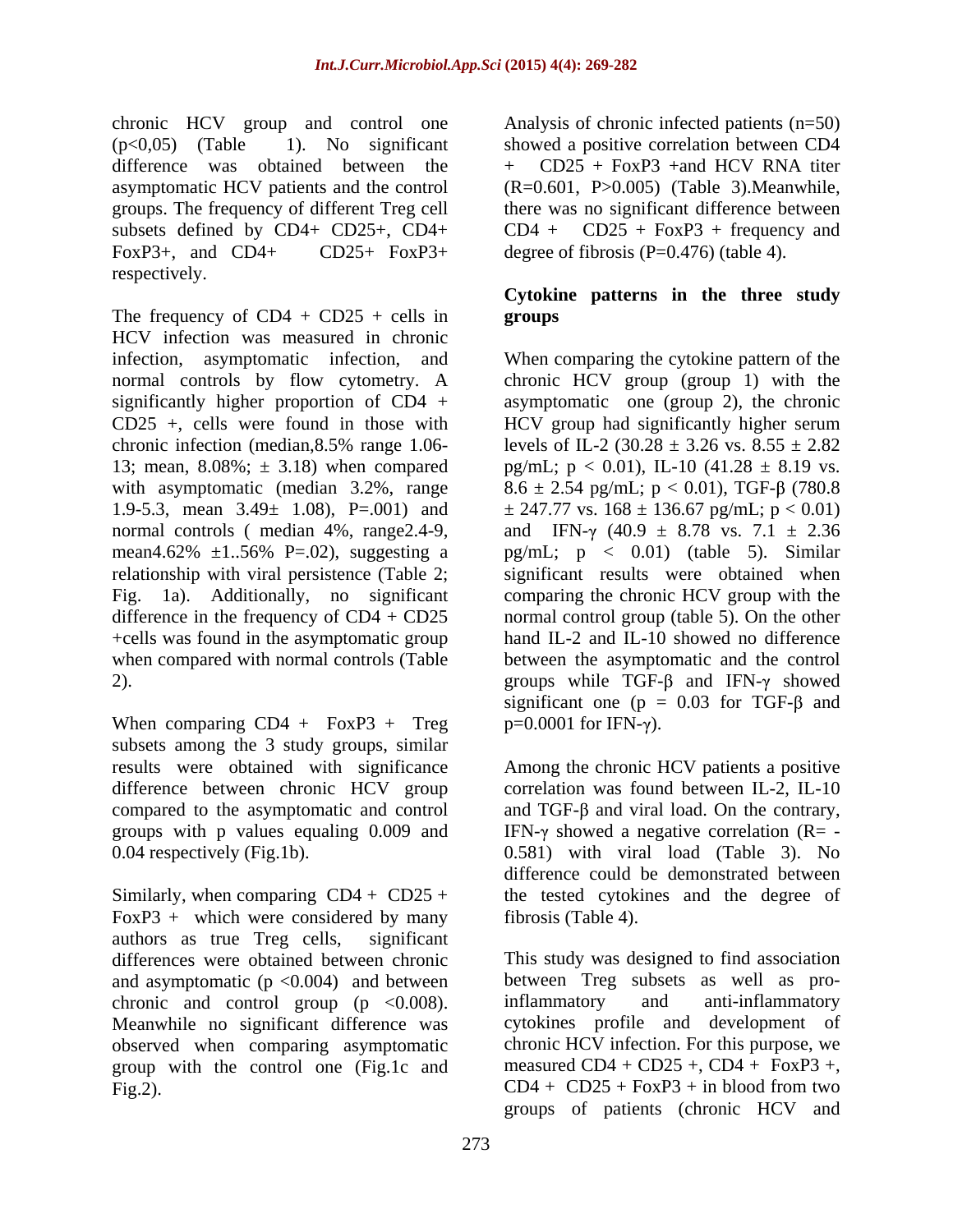asymptomatic HCV patients) as well as from inflammatory cytokines) in the serum of the

In this study, a significantly higher regulatory CD4+CD25+ cells before found in those with chronic HCV infection group compared with the asymptomatic or the control group. Different groups have We observed that the frequency of Tregs in analyzed levels of Tregs in HCV infection chronic hepatitis was not related to the grade (16- 23). Not in all, but in the majority of of inflammation (table 4). This could be reports, an increased frequency of attributed to the fact that most of the chronic CD4+CD25+ Tregs in chronically HCV-HCV patients were with mild fibrosis (90%) infected patients has been found (21, 24, 25), supporting the contribution of Tregs to the impaired virus-specific T-cell responses cytokines are key mediators of in chronic HCV infection. The inflammation, apoptosis, necrosis and

HCV disease resolution (26). Our results seem to be in agreement with this point of

a group of healthy uninfected blood donor difference in Treg subsets between chronic individuals. Also, we measured the serum HCV group and the other two groups, this level of IL-2, IFN-γ (pro-inflammatory difference was insignificant between the cytokines), IL-10 and TGF- $\beta$  (anti-<br>asymptomatic group and the control one three groups. supports the possibility stated by Cabrera et proportion of CD4 + CD25 +,CD4 + FoxP3 infection may predetermine and/or predict + and CD4 + CD25 + FoxP3 + cells were whether individuals will clear or develop Although we demonstrated significant (data not shown). This finding could al. (27), that the steady-state level of regulatory CD4+CD25+ cells before chronic infection.

while the rest (10%) were with severe one.

In some controversial results, no increase in regeneration process of liver tissue after the level of Tregs in chronically HCV injury. It has been hypothesised that infected patients was obtained (18,23), successful treatment of hepatitis C depends however, this result was not supported by on a complex balance between pro and anti-Yoshizawa et al. (21). Several parameters inflammatory responses (28-30). To observe may contribute to the discrepancy between the imbalance between T helper cell Th1 the present data and those with no increase and Th2 cytokines in chronic HCV in the level of Tregs. These include infection, we measured the cytokine levels differences in patient profiles, stage and the  $\qquad$  of Th1 (IL-2 and IFN- $\gamma$ ) and Th2 (IL-10 and identification method of circulating Tregs.  $TGF-\beta$  by the ELISA technique in the sera CD4+CD25+ T cells seem to play a major addition, 20 asymptomatic hepatitis C virus role in the control of Th1-mediated immune carriers and 20 healthy blood donors responses, which are the main mediators for subjects negative for hepatitis C virus Cytokines are key mediators of inflammation, apoptosis, necrosis and fibrosis and they are actively involved in the of 50 patients with chronic liver disease. In markers served as controls.

view as we demonstrated a positive In our study, a significantly elevated level of correlation between Treg subsets and viral  $\qquad$  Th1 profile (IL-2 and IFN- $\gamma$ ) was load (Table 4) and significant differences in demonstrated in the chronic HCV patients ALT and AST levels between chronic HCV when compared to either the asymptomatic group and asymptomatic or control groups or the control (Table 5) group. This result is (Table 1). in agreement with the results of Missale et al. (31) and Cacciarelli et al. (32).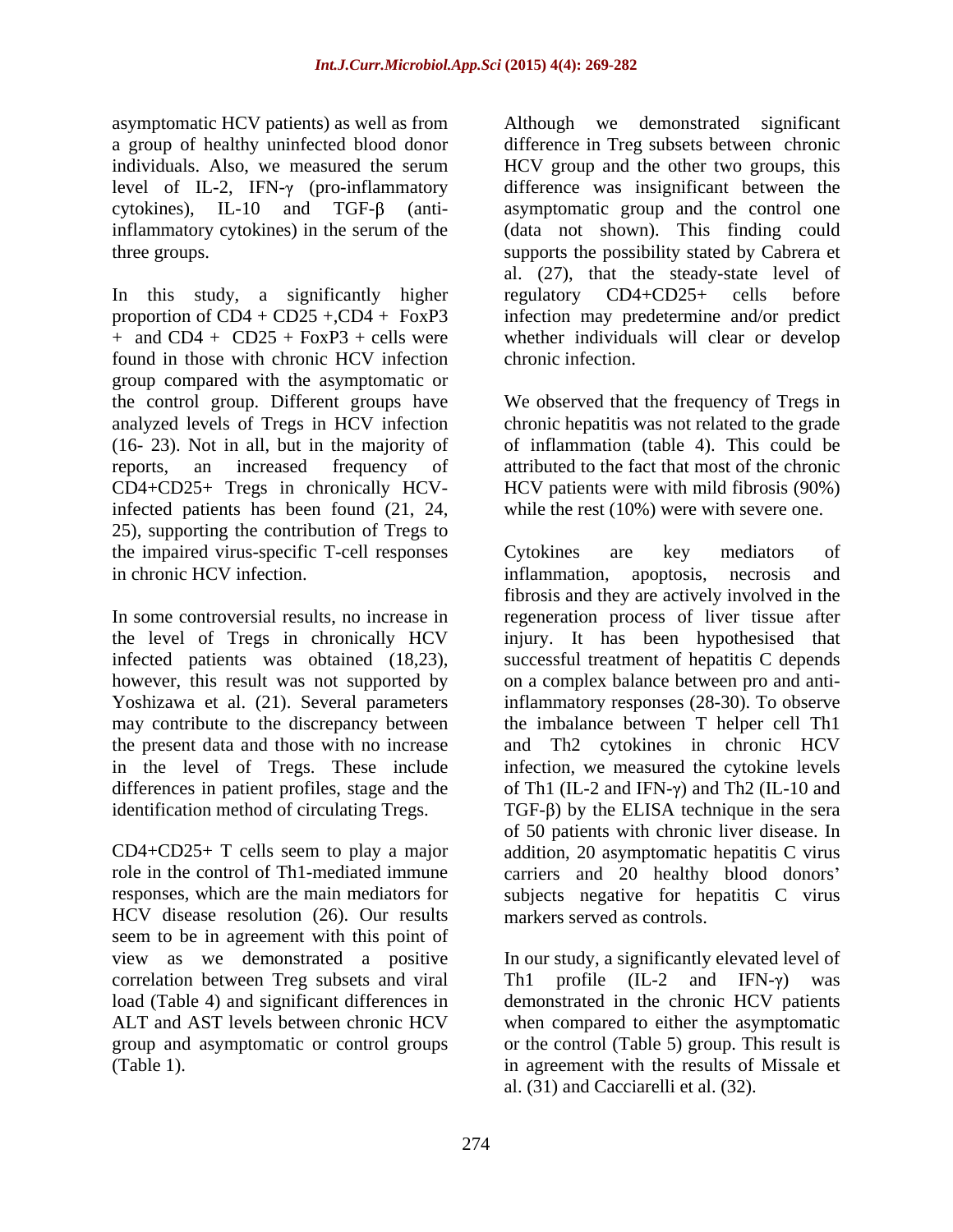|                              | Chronic HCV       | <b>Asymptomatic HCV</b> | Controls         |
|------------------------------|-------------------|-------------------------|------------------|
|                              | $N = 50$          | $N = 20$                | $N = 20$         |
|                              | $Mean + SD$       | $Mean + SD$             | $Mean + SD$      |
|                              | Median (range)    | Median (range)          | Median (range)   |
| Age (years)                  | $44.46 \pm 8.3$   | $45.95 \pm 6.35$        | $44.8 \pm 7.75$  |
|                              | $44.5(22-58)$     | $45(35-58)$             | $46(32-56)$      |
| <b>Sex</b>                   |                   |                         |                  |
| Male $n$ (%)                 | 32(64%)           | $13(65\%)$              | $10(50\%)$       |
| Female $n$ (%)               | $18(36\%)$        | 7(35%                   | $10(50\%)$       |
| WBC (x10 <sup>3</sup> )      | $5.5 \pm 1.31$    | $6.1 \pm 1.03$          | $5.52 \pm 1.04$  |
|                              | $5.3(3.6-9.1)$    | $6.25(4.2-7.5)$         | $5.4(3.9-7.7)$   |
| Albumin(mg/l)                | 4. $25 \pm 0.49$  | $4.22 \pm 0.39$         | $4.22 \pm 0.36$  |
|                              | $4.2(3.4-5.3)$    | $4.2(3.5-5)$            | $4.1(3.6-5)$     |
| $ALT (u/L) * \dagger$        | $57.18 \pm 21.89$ | $13.1\pm4.27$           | $13.35 \pm 3.83$ |
|                              | $58.5(22-122)$    | $12(7-26)$              | $13(8-19)$       |
| $AST (u/L) * \dagger$        | $58.65 \pm 63.6$  | $16.85 \pm 6.55$        | $13.35 \pm 3.83$ |
|                              | $54(19-103)$      | $15.5(8-30)$            | $13(8-19)$       |
| Quantitative HCV -           | 502.02±768.38     | $-ve$                   | $-ve$            |
| RNA(IU/mL x10 <sup>3</sup> ) | 225(3.03-4000)    |                         |                  |
| <b>Histology</b>             |                   |                         |                  |
| Grading                      | $2(0-4)$          | $ND+$                   | ND               |
| <b>Staging</b>               | $1(0-4)$          | ND                      | <b>ND</b>        |

**Table.1** The demographic, biochemical and histological characteristics of study population

\*P value is significant comparing chronic HCV to asymptomatic group.

P value is significant comparing chronic HCV to control group.

Not done .

**Table.2** Treg cell subsets in the three study groups

|                       | <b>Chronic HCV</b>    | Asymptomatic                | Control               |
|-----------------------|-----------------------|-----------------------------|-----------------------|
|                       | $N=50$                | $N=20$                      | $N=20$                |
|                       | Mean±SD               | <b>Mean</b> <sup>±</sup> SD | <b>Mean</b> ±SD       |
|                       | <b>Median</b> (Range) | <b>Median</b> (Range)       | <b>Median</b> (Range) |
| Total CD4 T cells†‡   | $28.26 + 5.21$        | $26.55 \pm 5.61$            | $20.15+4$             |
|                       | $29(18-42)$           | $27(19-38)$                 | $19(15-29)$           |
| Fox $P3*^{\dagger}$ : | $4.55 + 2.03$         | $3.09 \pm 1.26$             | $1.06 \pm 0.47$       |
|                       | $4(1.36-8)$           | $2.75(1.4-6)$               | $0.9(0.5-2.4)$        |
| $CD25*+1$             | $8.08 + 3.18$         | $3.49 \pm 1.08$             | $4.62 \pm 1.56$       |
|                       | $8.5(1.06-13)$        | $3.2(1.9-5.3)$              | $4(2.4-9)$            |
| Fox P3CD $25+*+$      | $0.631 + 0.309$       | $0.4 \pm 0.17$              | $0.38 \pm 0.2$        |
|                       | $0.58(0.07-1.3)$      | $0.41(0.1-0.7)$             | $0.32(0.1-0.8)$       |

\*P value is significant comparing chronic HCV to asymptomatic group.

P value is significant comparing chronic HCV to control group.

P value is significant comparing asymptomatic to control groups.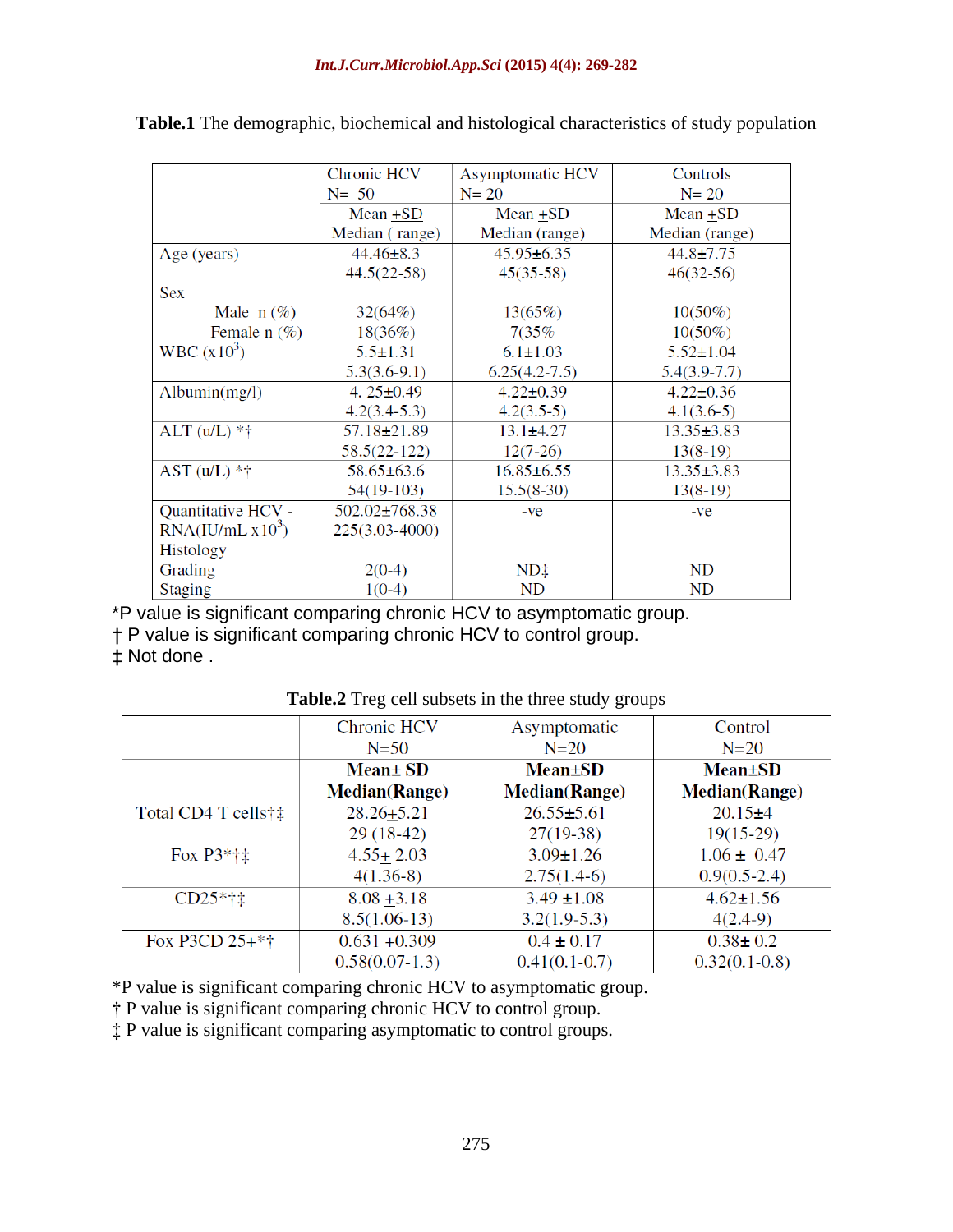|                         | <b>HCV RNA</b> |          |  |
|-------------------------|----------------|----------|--|
|                         | Spearman Rho   | P value  |  |
| <b>CD4+CD25-Fox P3+</b> | 0.546          | $0^*$    |  |
| CD4+CD25+foxP3-         | 0.662          | $0*$     |  |
| CD4+CD25+Fox P3+        | 0.601          | $0*$     |  |
| <b>Total CD4+cells</b>  | $-0.156$       | 0.279    |  |
| $IL-2$ (pg/mL)          | 0.437          | $0.002*$ |  |
| $IL-10$ (pg/mL)         | 0.857          | $0*$     |  |
| $TGF-\beta$ (pg/mL)     | 0.611          | $0*$     |  |
| IFN- $\gamma$ (pg/mL)   | $-0.581$       | $0^*$    |  |

**Table.3** Spearman correlation of HCV viral load with T-regulatory cells and cytokines profile

\*P value is significant.

**Table.4** Comparison of T-regulatory cells and cytokines profile between mild and severe fibrosis in the study cases group (viremic  $HCV+$ )

|                        | <b>Mild Fibrosis</b><br>$N = 45$ | <b>Severe Fibrosis</b><br>$N=5$ |                |
|------------------------|----------------------------------|---------------------------------|----------------|
|                        | $Mean \pm SD$                    | <b>Mean</b> <sup>±</sup> SD     | <b>P</b> value |
|                        | <b>Median</b> (Range)            | <b>Median</b> (Range)           |                |
| $CD4+CD25-Fox P3+$     | $4.69 \pm 2.03$                  | $2.2 \pm 1.46$                  | 0.131          |
|                        | $(1.9-8)$                        | $1.9(0.5-6)$                    |                |
| $CD4+CD25+foxP3-$      | $8.29 \pm 3.09$                  | $4.29 \pm 1.91$                 | 0.211          |
|                        | $9(3-13)$                        | $3.9(1.06-11)$                  |                |
| $CD4+CD25+Fox P3+$     | $0.65 \pm 0.31$                  | $0.4 \pm 0.19$                  | 0.476          |
|                        | $0.58(0.07-1.3)$                 | $0. (0.1 - 0.8)$                |                |
| <b>Total CD4+cells</b> | $28.29 \pm 5.34$                 | $23.87 \pm 5.8$                 | 0.897          |
|                        | $29(18-42)$                      | $23(15-38)$                     |                |
| IL-2 $(pg/mL)$         | $30.33 \pm 3.37$                 | $10.31 \pm 7.2$                 | 0.568          |
|                        | $30(21-36)$                      | $8(3-33)$                       |                |
| IL-10 $\text{(pg/mL)}$ | $41.51 \pm 8.26$                 | $12.87 \pm 10.18$               | 0.604          |
|                        | $40(28-57)$                      | $11(4-49)$                      |                |
| $TGF-\beta (pg/mL)$    | 782.22±260.24                    | 194.27±231.7                    | 0.884          |
|                        | 760(330-1250)                    | $110(12 - 880)$                 |                |
| IFN- $\gamma$ (pg/mL)  | $40.58 \pm 8.77$                 | $9.62 \pm 12.84$                | 0.4            |
|                        | $39(28-57)$                      | $6(1-56)$                       |                |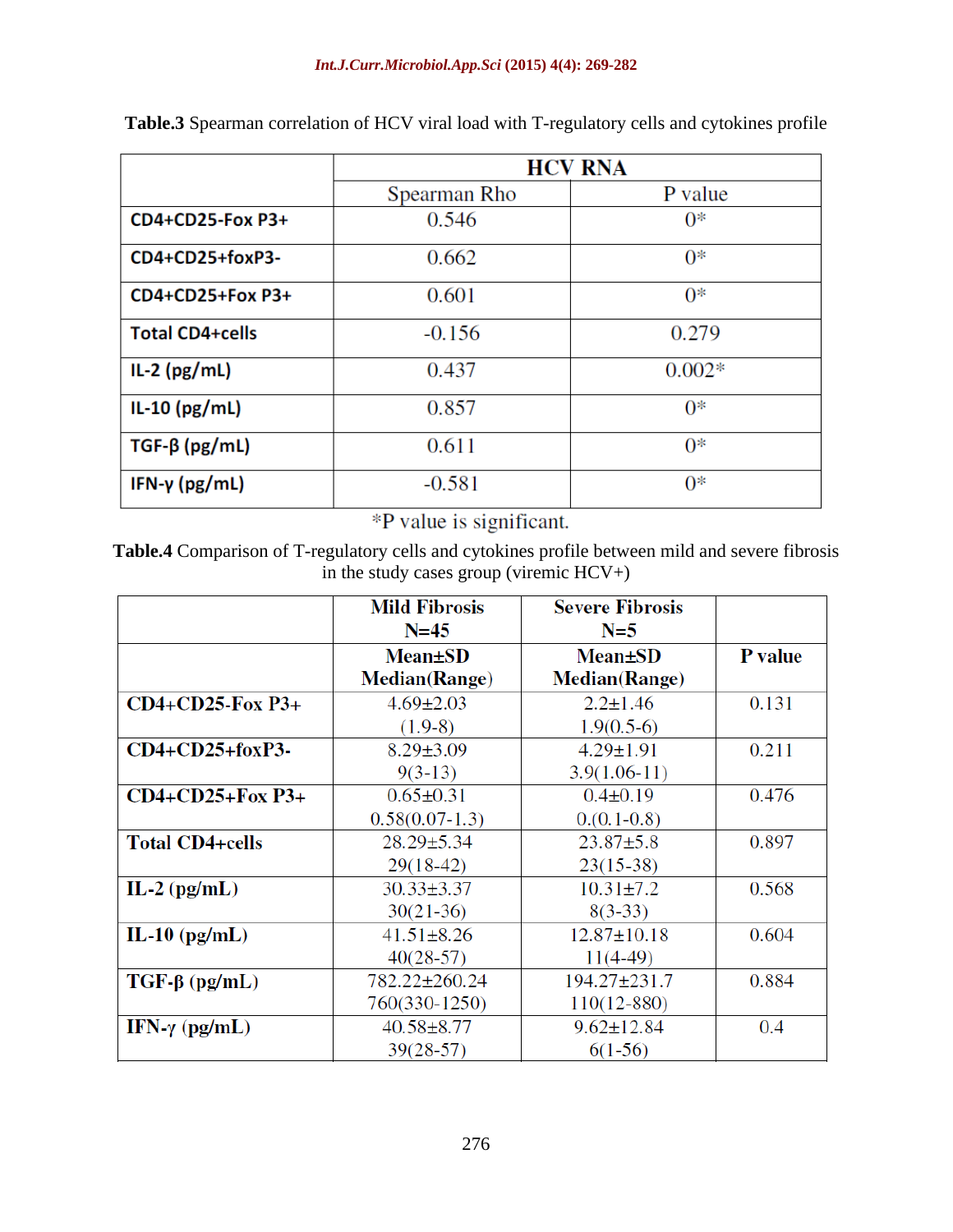#### *Int.J.Curr.Microbiol.App.Sci* **(2015) 4(4): 269-282**

|                       | <b>Chronic HCV</b>    | Asymptomatic         | Control               |
|-----------------------|-----------------------|----------------------|-----------------------|
|                       | $N=50$                | $N=20$               | $N=20$                |
| Interleukin           | <b>Mean</b> ±SD       | <b>Mean</b> ±SD      | $Mean \pm SD$         |
| Level $(Pg/mL)$       | <b>Median</b> (Range) | <b>Median(Range)</b> | <b>Median</b> (Range) |
| $IL-2*+$              | $30.28 \pm 3.26$      | $8.55 \pm 2.82$      | $7.2 \pm 2.21$        |
|                       | $30(21-36)$           | $8.5(3-13)$          | $7(4-11)$             |
| $IL-10*†$             | $41.28 \pm 8.19$      | $8.6 \pm 2.54$       | $10.55 \pm 3.52$      |
|                       | $40(28-57)$           | $8.5(4-12)$          | $11(4-16)$            |
| $TGF-\beta*†\ddagger$ | 780.8±247.77          | $168 \pm 136.67$     | $77.1 \pm 49.07$      |
|                       | 765(330-1250)         | $167.5(18-510)$      | $65(12-190)$          |
| IFN-γ*†‡              | $40.9 \pm 8.78$       | $7.1 \pm 2.36$       | $3.6 \pm 2.35$        |
|                       | $39(28-57)$           | $7.5(3-11)$          | $3(1-8)$              |

#### **Table.5** Cytokine levels in the three study groups

\*P value is significant comparing chronic HCV to asymptomatic HCV groups.

P value is significant comparing viremic to control groups.

P value is significant comparing aviremic to control groups.

**Figure.1** Boxplot showing comparison of the frequency of different Treg cell subsets defined by  $CD4+CD25+$ ,  $CD4+ FoxP3+$ , and  $CD4+CD25+ FoxP3+$  respectively

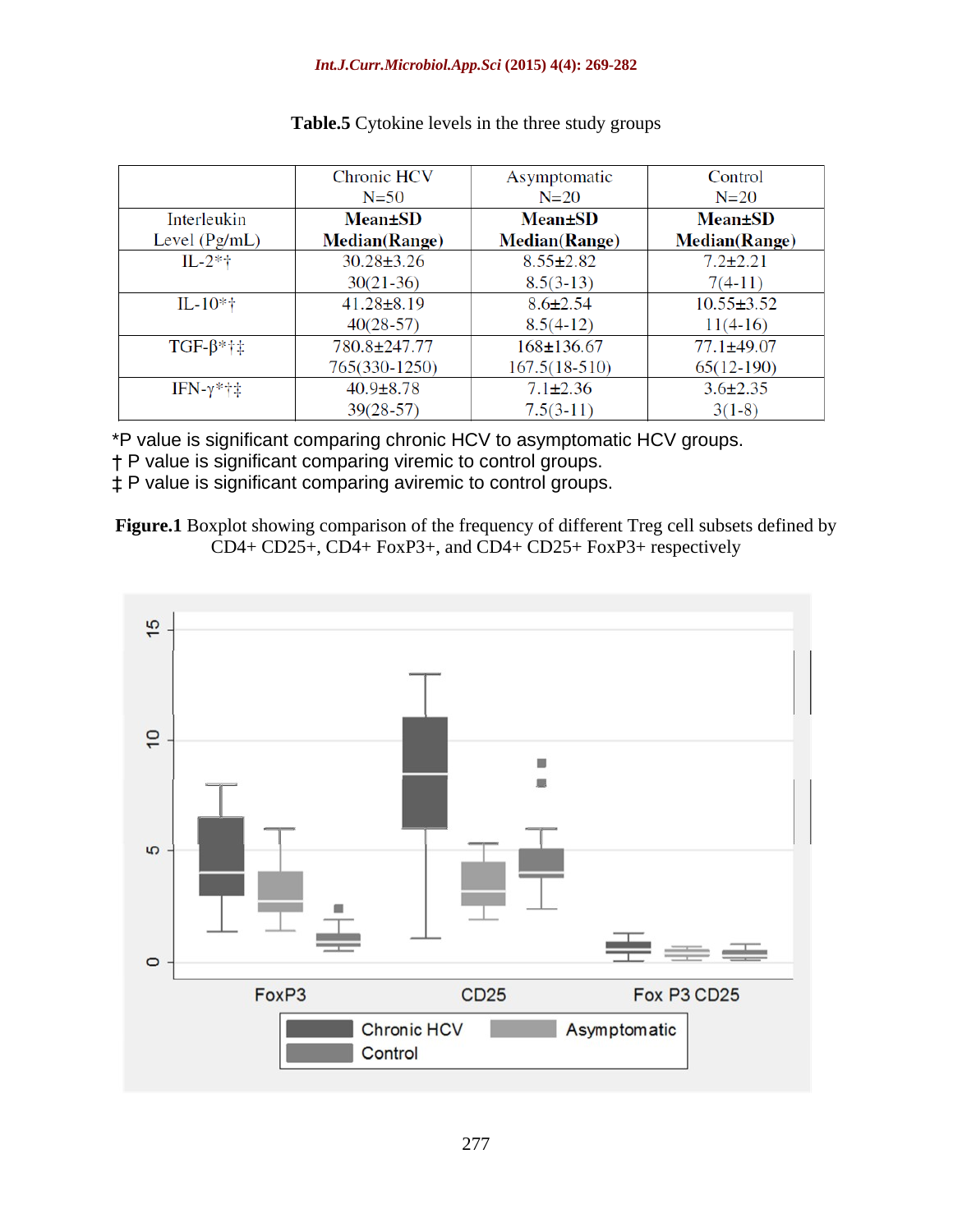

**Figure.2** Treg in study groups

Figure 2. Treg in study groups. PB sample cells were surface stained using CD3 (FITC), CD4 (Percp), and CD25 (APC). Surface staining was followed by intracellular staining with Foxp3 (PE). Pseudocolor plots (left) show the gating and frequency of CD4<sup>+</sup> T-cells from lymphocytes of the 3 study groups, i.e. Healthy Control (upper), Viremic (middle), and Aviremic (lower). Zebra plots (right) show the frequency of Treg on the Quadrants through the expression of Foxp3 and CD25 on the gated CD4+ T-cells.

that serum IL-2 had no significant change production of elevated amounts of both IFN production of Th1 cytokines. The inflammatory response, including the production of Th1 cytokines.

by one study (35) and disease progression 10 by another (36). The positive correlation  $CD4+CD25$  + Tregs in subjects with idea of the possible role of IL-10 in viral persistence. Also, one study supporting this

However, Simsek and Kadayifci (33) found idea (19) has demonstrated a minority of and they attributed that to the presence of IL-10 secretion which may play a regulatory soluble receptor binding to IL-2. On the role in promoting viral persistence. Such contrary, Urbani et al. demondtrated a Th1 finding may provide a novel mechanism profile in individuals with a favorable used by HCV to evade the immune system outcome and were associated with the and have a significant implication in the Treg subsets displaying HCV specificity to arena of vaccine development.

and IL-2, while patients with a chronically IL-10 has a modulatory effect on hepatic evolving disease displayed an impaired fibrogenesis by downregulating the pro-Similarly, the Th2 cytokine response (IL-10 study, IL-10 has also been shown to reduce and TGF- $\beta$ ) was significantly higher in liver damage (37, 38). Our results did not chronic HCV group in comparison to the resolve any significant difference in IL-10 asymptomatic or control groups. Higher levels and degree of fibrosis (Table 4) as the serum concentrations of IL-10 were reported majority of our cases (90%) were with mild was associated with high serum level of IL- response to HCV has been described for found in our study between IL-10 and HCV chronic HCV infection and an anti-RNA level ( $r = 0.8$ ) (Table 3) supports the inflammatory role for TGF- $\beta$  during chronic inflammatory response, including the antigen-presenting cells and in a controlled T-cell secretion of TGF- $\beta$  in CD4+CD25 + Tregs in subjects with HCV infection has been suggested (39).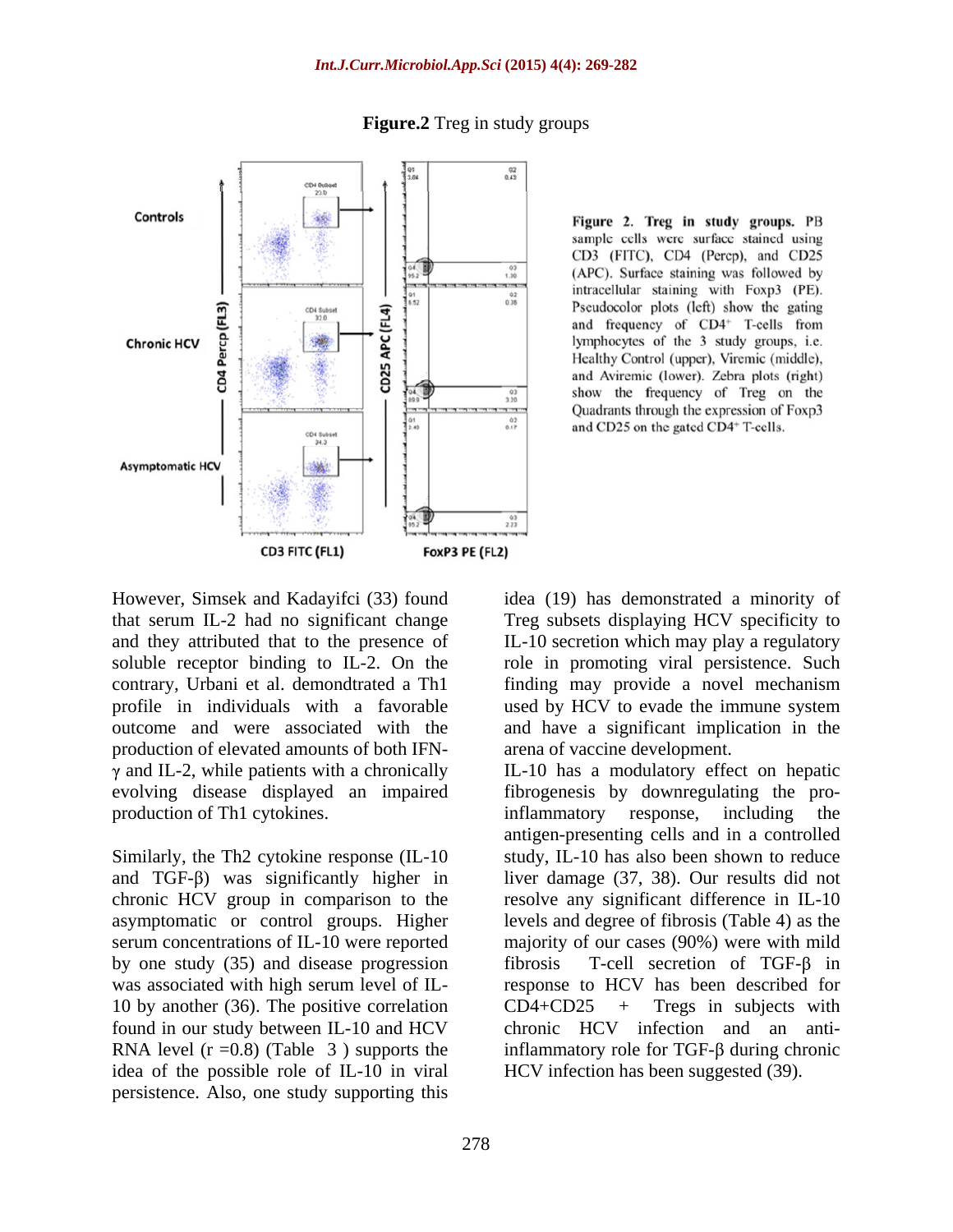In our study, we found significant difference shown that (i) The frequency of different in TGF- $\beta$  levels between the chronic group Treg cell subsets defined by CD4+CD25+, and the other two groups separately (table CD4+FoxP3+, and CD4+CD25+ FoxP3+ 5). In agreement with our results, one study were significantly higher in the chronic (40) demonstrated that TGF- $\beta$  blockade significantly increased IFN- $\gamma$  response to groups, (ii) positive correlation between HCV, confirming the predominant Treg cell subsets and viral load and no involvement of  $TGF-\beta$  in this suppressive correlation between them and degree of activity. Also, our study revealed a positive fibrosis, (iii) both pro and anti-inflammatory correlation between  $TGF-\beta$  and viral load cytokines were significantly elevated in the (r= 0.6). This finding, supports the idea that chronic group compared to the other two TGF- $\beta$  can diminish the possibility of the groups, (iv) Il-2, IL-10 and TGF- $\beta$  showed infected host eliminating the virus, thereby positive correlation with HCV RNA load, enhancing the likelihood of  $HCV$  while IFN- $\gamma$  showed inverse correlation and persistence. (v) no correlation between the studied

fibrogenesis (41). It has been shown by one hepatic stellate cell (HSC) gene expression (17, 42). In our study, no significant difference between  $TGF- $\beta$  levels and degree$ of fibrosis could be demonstrated, as most of the patients in our chronic HCV group were

The studied cytokines in our work showed that all of them were significantly different when comparing the chronic HCV group with the asymptomatic or the control group (Table 5). This finding could support the idea of Brown & Neuman (43) who stated that it is unclear whether several 1) Papatheodoridis G, Hatzakis A.Public inflammatory processes are the result of pure Th-1 or Th-2 type responses, or, as in hepatitis C, both arms  $(Th1 + Th2)$  are involved.

In conclusion, we simultaneously virus infection. World J assessed pro-and anti-inflammatory related cytokines and cell populations of Tregs in 3) El-Zanaty F,Way A. Egypt demographic chronic HCV patients and compared them to and health survey 2008. Cairo, asymptomatic HCV infected patients and healthy blood donor control groups and have and Associates, and Macro

 $TGF-\beta$  is also a key cytokine driving liver studies are needed to be thoroughly study that  $TGF-\beta$  inversely correlated not directed against Tregs markers (anti CD25 only with liver inflammation, but also with and/or anti CD FoxP3 ) or against its related liver fibrosis progression and fibrogenic cytokines  $(IL-10 \text{ and/or TGF-}\beta)$  before HCV group compared to the other two cytokines and degree of fibrosis. Ex-vivo extended using monoclonal tailoring the proper immunotherapy cocktail against chronic HCV infection.

## **Acknowledgement**

having mild degree of fibrosis. The authors acknowledge the support by the Science and Technology Development Fund (STDF) grant number 5483. CONFLICT OF INTEREST: The authors have no conflicts to disclose.

## **References**

- health issues of hepatitis C virus infection. Best Pract Res Clin Gastroenterol. 2012 Aug; 26(4):371- 380.
- 2) Alter MJ. Epidemiology of hepatitis C virus infection. World J Gastroenterol. 2007; 13: 2436-2441.
- and health survey 2008. Cairo, Egypt: Ministry of Health, El-Zanaty and Associates, and Macro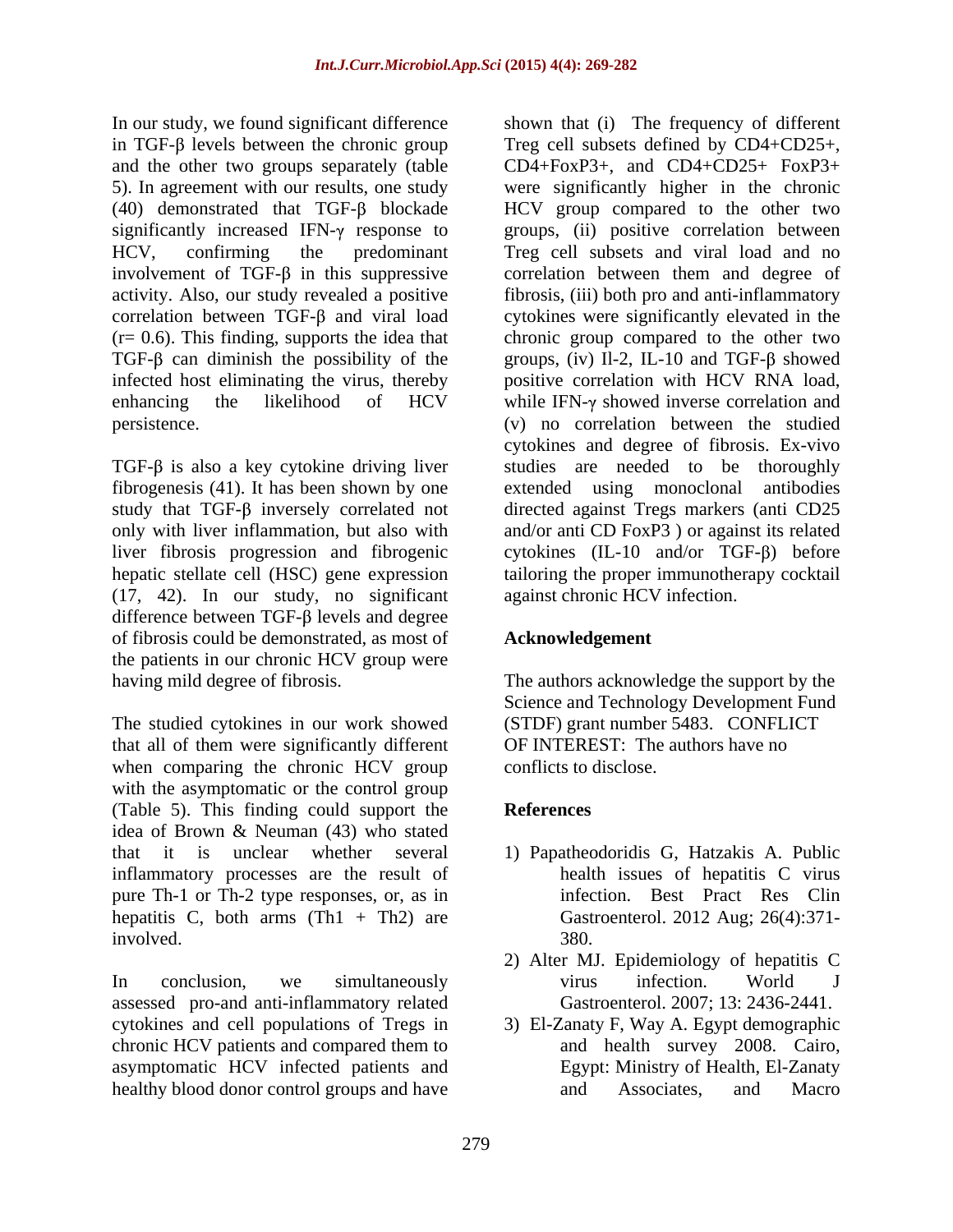International; 2009. Available at immune response and disease 18, 2012.

- 4) Wali M, Harrison RF, Gow PJ, Mutimer
- 5) Petrovic D, Dempsey E, Doherty DG,
- virus cirrhosis. Clin Sci (Lond). 2007
- 7) Sarantopoulos S, Lu L, Cantor H. Qa-1 cells. J Clin Invest. 2004; 114:1218
- 8) Roncarolo MG, Bacchetta R, Bordignon
- 9) Weiner HL. Induction and mechanism of
- 10) Sugimoto K, Ikeda F, Stadanlick J, HCV infection. Hepatology. 2003;
- 11) Stoop JN, Van DerMolen RG, Baan the impaired immune response in<br>patients with chronic hepatitis B
- 12) Xu D, Fu J, Jin L. Circulating and liver resident CD4+CD25+ regulatory T

<http://www.measuredhs.com/pubs/> progression in patients with hepatitis pdf/fr220/fr220.pdf. Accessed July B. J Immunol. 2006; 177( 1): 739 immune response and disease 747.

- D. Advancing donor liver age and Quantification and localisation of rapid fibrosis progression following FOXP3+ T lymphocytes and relation transplantation for hepatitis C. Gut. to hepatic inflammation during 2002 ; 51(2):248-252. chronic HCV infection. J Hepatol. Ward SM, Fox BC, Brown PJ. 2007; 47(3): 316 324.
- Kelleher D, Long A. Hepatitis C 14) Sathaliyawala T, Kubota M, Yudanin N, virus--T-cell responses and viral Turner D, Camp P, Thome JJC, et al. escape mutations. Eur J Immunol.  $2012$ ;  $42(1)$ :17-26 compartmentalization of human 6) Spengler U, Nattermann J. Immunopathogenesis in hepatitis C Distribution and and compartmentalization of human circulating and tissue residentmemory T cell subsets. Immunity. 2013;38 : 178-197.
	- ; 112(3):141-155. (15) Manigold T, Racanelli V. T-cell restriction of CD8+ suppressor T during hepatitis B and C virus 1221. Lancet Infectious Diseases 2007; 15) Manigold T, Racanelli V. T-cell regulation by CD4 regulatory T cells infections: facts and controversies. 7(12): 804 813. 19
	- C, Narula S, Levings MK. Type 1 T 16) Langhans B, Kramer B, Louis M, regulatory cells. Immunol Rev. 2001; 182:68–79. 18 Staratschek-Jox A, et al. action of transforming growth factor-<br>  $F\alpha p3(+)CD4(+)$  regulatory T cells beta-secreting Th3 regulatory cells. and fibrogenesis in chronic Immunol Rev. 2001; 182:207 214. hepatitis C. J Hepatol. 2013;59:229 Nischalke HD, Huneburg R, Staratschek-Jox A, et al. Intrahepatic IL-8 producing and fibrogenesis in chronic 235
	- Nune F, Alter HJ, Chang KM. 17) Carlo S, and Vincenzo M. Controversy Suppression of HCV-specific T cells on the role of FoxP3+ regulatory T without differential hierarchy cells in fibrogenesis in chronic demonstrated ex vivo in persistent hepatitis C virus infections. Journal of Hepatol. 2014 (60) 229-236.
	- 38( 6): 1437 1448. 18) Rallón NI, López M, Soriano V, García- CC. Regulatory T cells contribute to et al. Level, phenotype and patients with chronic hepatitis B regulatory T cells in patients virus infection. Hepatology. 2005; chronically infected with human 41(4): 771–778. The immunodeficiency virus and/or Samaniego J, Romero M, Labarga P, et al. Level, phenotype and activation status of CD4+FoxP3+ immunodeficiency virus and/or hepatitis C virus. Clin Exp Immunol. 2009; 155:35-43.
	- cells actively influence the antiviral 19) Cabrera R, Tu Z, Xu Y, Firpi RJ, Rosen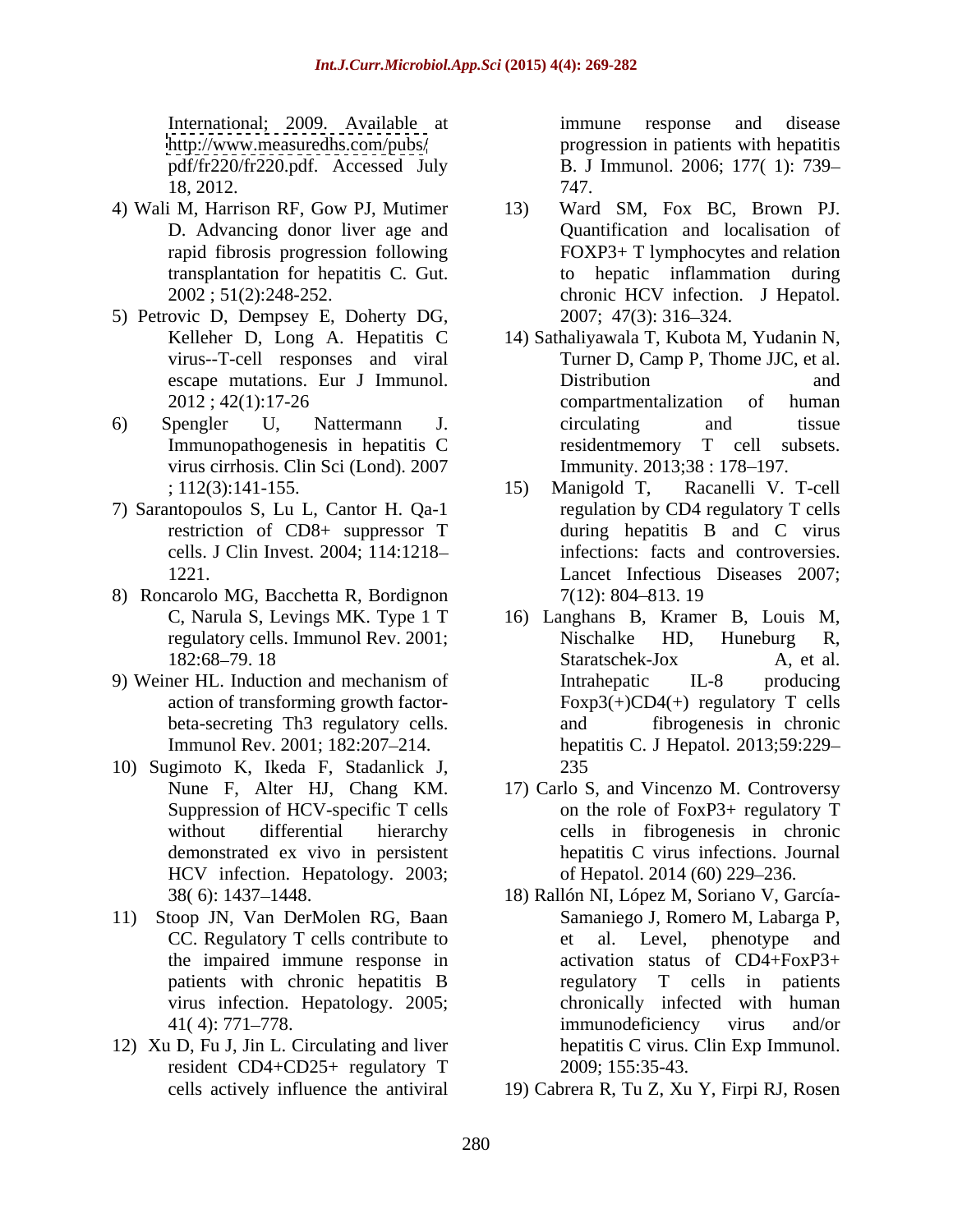HR, Liu C, et al. An immunomodulatory role for CD4+CD25+-FoxP3+ regulatory T CD4(+)CD25(+) regulatory T cells in the liver after therapylymphocytes in hepatitis C virus induced hepatitis C virus eradication infection. Hepatol. 2004; 40:1062- in humans. J Virol 2011;85: 5323

- 20) Sugimoto K, Ikeda F, Stadanlick J, 27) Cabrera, R., Tu, Z., Xu, Y., Firpi, R. J.,
- 21) Yoshizawa K, Abe H, Kubo Y, Kitahara
- 22) Heeg MHJ, Ulsenheimer A, Grüner NH,
- Classification of chronic hepatitis:
- 24) Ward SM, Fox BC, Brown PJ, RW. Quantification and localisation
- 25) Jones RC, Capen DE, Cohen KS, Munn
- 

1071. 5330.

- Nunes FA, Alter HJ, Chang KM. Rosen, H. R., Liu, C., & Nelson, D. Suppression of HCV-specific T cells R. virus infection. Hepatol.2004; without differential hierarchy  $40(5)$ ,  $1062-1071$ . Rosen, H. R., Liu, C., & Nelson, D. 40(5), 1062-1071.
- demonstrated ex vivo in persistent 28) Bertoletti A, D'Elios MM, Boni C, De HCV infection. Hepatol. 2003; Carli M, Zignego AL, Durazzo M, 38:1437-1448. Missale G, Penna A, Fiaccadori F, T, Aizawa R, Matsuoka M, et al. cytokine profiles of intraphepatic T Expansion of CD4+CD25+FoxP3+ cells in chronic hepatitis B and regulatory T cells in hepatitis C virus-related chronic hepatitis, Gastroenterol.1997; 112: 193-199. Del Prete G, Ferrari C. Different hepatitis C virus infections.
- cirrhosis and hepatocellular 29) Tsai SL, Sheen IS, Chien RN, Chu CM, carcinoma. Hepatol Res. 2010; Huang HC, Chuang YL, Lee TH, 40:179-187. Liao SK, Lin CL, Kuo GC, Liaw YF. Zachoval R, Jung MC, Gerlach T. common immune mechanism for the FOXP3 Expression in hepatitis C successful treatment of hepatitis B virus-specific CD4+ T cells during and C: tetramer assay and acute hepatitis C. Gastroenterol. therapeutic implications.J Biomed 2009; 137:1280-1288 HR, 1 inc. of all AC states in a Boonstra A. Retention of CD4 (F)/25(1) regulatory (CD4) regulatory (CD4)  $\frac{1}{2}$  (CD4)  $\frac{1}{2}$  (CD4)  $\frac{1}{2}$  (CD4)  $\frac{1}{2}$  (CD4)  $\frac{1}{2}$  (CD4)  $\frac{1}{2}$  (CD4)  $\frac{1}{2}$  (CD4)  $\frac$ Activation of Th1 immunity is a common immune mechanism for the and C: tetramer assay and Sci. 2003;10: 120-135.
- 23) Desmet VJ, Gerber M, Hoofnagle JH. 30) Wan L, Kung YJ, Lin YJ, Liao CC, diagnosis, grading and staging. Tsai FJ 2009. Th1 and Th2 cytokines Hepatol. 1994; 19:1513-1520. are elevated in HCV-infected SVR (- Worthington J, Fox SB, Chapman alpha. Biochem Biophys Res Sheu JJ, Tsai Y, Lai HC, Peng CY, ) patients treated with interferon alpha. Biochem Biophys Res Commun.2009; 379: 855-860.
	- of FOXP3+ T lymphocytes and 31) Missale G, Ferrari C, Fiaccadori F. relation to hepatic inflammation during chronic HCV infection. J inflammation and chronic course of Hepatol. 2007; 47:316-24. viral hepatitis. Ann Ital Med Int. Cytokine mediators in acute inflammation and chronic course of 1995; 10: 14-18
	- LL, Jain RK, Duda DG. A protocol 32) Cacciarelli TV, Martinez OM, Gish RG, for phenotypic detection and Villanueva JC, Krams SM. characterization of vascular cells of different origins in a lung chronic hepatitis C virus infection: neovascularization model in rodents. Nature protocols. 2008; 3:388-397. interferon alfa. Hepatol. 1996; 24: 6- Villanueva JC, Krams SM. Immunoregulatory cytokines in pre- and posttreatment with 9.